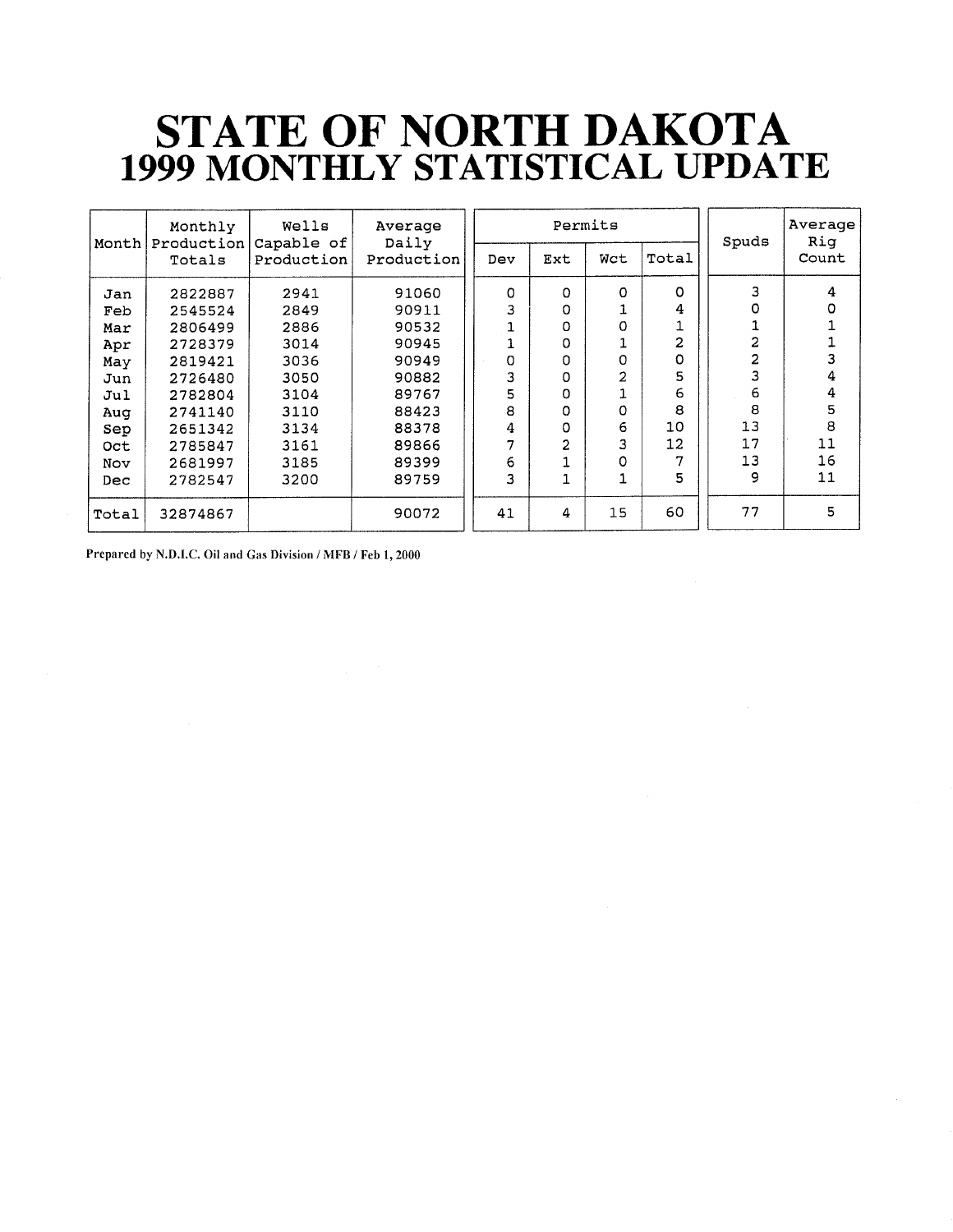## STATE OF NORTH DAKOTA<br>1999 COUNTY COMPLETION STATISTICS

|            | Total          | Total          | Development |     |          | Wildcat        |         | Extension               | Recom-<br>pleted |                | Re-entry | Other   |
|------------|----------------|----------------|-------------|-----|----------|----------------|---------|-------------------------|------------------|----------------|----------|---------|
| Cty        | Wells          | Prod.          | Prod.       | Dry | Prod.    | Dry            | Prod.   | Dry                     |                  | Prod.          | Dry      |         |
| <b>Bil</b> | 5              | 4              | 4           | 0   | O        | $\mathbf{1}$   | $\circ$ | 0                       | 3                | 1              | 2        | $\circ$ |
| Bot        | $\overline{2}$ | ⊥              | 1           | 0   | O        |                | 0       | 0                       | 0                | 1              | ┷        |         |
| Bow        |                | 0              | 0           | o   | ٥        | 0              | 0       | 1                       | Ω                | 0              | 0        | 0       |
| Bke        | $\overline{2}$ | $\overline{2}$ | 2           | 0   | O        | ٥              | O       | 0                       | O                | O              | 0        |         |
| Div        | 5              | 3              | 2           | 0   |          | $\overline{a}$ | 0       | 0                       |                  | $\Omega$       | o        | 2       |
| Dun        | 2              | 1              | 1           | 1   | 0        | O              | 0       | 0                       | 0                | $\Omega$       |          | 0       |
| GV         | $\Omega$       | O              | 0           | 0   | $\Omega$ | 0              | O       | 0                       | 3                | $\Omega$       | 0        | 0       |
| MCK        | 4              | 4              | 4           | 0   | 0        | 0              | 0       | 0                       | 5                | $\overline{2}$ |          | 3       |
| MCL        | $\Omega$       | O              | 0           | 0   | 0        | 0              | 0       | 0                       | 0                | $\Omega$       | 0        | 0       |
| Mou        | 1              | 0              | 0           | 0   | 0        |                | 0       | 0                       | Ω                | 1              | 0        | 0       |
| Ren        | $\overline{2}$ | 0              | 0           |     | O        | 0              | 0       | 1                       | 0                | $\Omega$       | ٥        | 0       |
| Stk        | 1              | 0              | 0           | 0   | 0        |                | 0       | 0                       | O                | $\Omega$       | 0        | 0       |
| Wrd        | 3              | 0              | 0           | 1   | O        | $\overline{a}$ | 0       | O                       | Ω                | $\Omega$       | 0        | 0       |
| Wil        | 9              | 8              | 6           | 0   | 2        | 1              | 0       | 0                       | 3                | $\overline{2}$ | 0        | 6       |
| Oth        | $\Omega$       | 0              | 0           | 0   | 0        | 0              | 0       | 0                       | 0                | 0              | 1        | 0       |
| Total      | 37             | 23             | 20          | 3   | 3        | 9              | O       | $\overline{\mathbf{c}}$ | 15               | 7              | 6        | 13      |

#### 1999 COUNTY DRILLING STATISTICS

|            | Development |       | Wildcat     |       | Extension |          |       | Re-entry | Others | Total<br>Footage |
|------------|-------------|-------|-------------|-------|-----------|----------|-------|----------|--------|------------------|
| Cty        | Prod.       | Dry   | Prod.       | Dry   | Prod.     | Dry      | Prod. | Dry      |        |                  |
| <b>Bil</b> | 46132       | 0     | $\mathbf 0$ | 10889 | 0         | O        | 910   | 0        | 0      | 57931            |
| Bot        | 3450        |       | 0           | 4650  | O         | ი        | 33    | 0        | 3450   | 11583            |
| <b>Bow</b> | O           |       | O           |       | Ω         | 9630     | Ω     | o        |        | 9630             |
| Bke        | 39929       | Ο     |             |       |           | Ω        | Ω     | 0        | 2613   | 42542            |
| Div        | 28600       | о     | 11300       | 18922 |           | O        | 0     | O        | 959    | 59781            |
| Dun        | 9855        | 10020 | o           | Ω     |           | O        | 0     | 0        | Ω      | 19875            |
| GV         | O           |       |             | 0     |           | $\Omega$ | Ω     | 0        |        |                  |
| MCK        | 50399       |       |             | Ω     |           | O        | 2336  | 0        | 9826   | 62561            |
| MCL        | Ω           |       | ი           | Ω     | o         | $\Omega$ | Ω     | 0        |        |                  |
| Mou        | O           |       | 0           | 8921  | 0         | 0        | 3378  | Ω        | O      | 12299            |
| Ren        | O           | 6101  | 0           | Ω     | 0         | 5530     | Ω     | Ω        | O      | 11631            |
| Stk        | O           | O     | 0           | 11200 |           | O        | Ω     | O        | O      | 11200            |
| Wrd        | 0           | 5890  | O           | 15475 |           | O        | Ω     | 0        |        | 21365            |
| Wil        | 77253       | 0     | 32033       | 13100 |           | Ω        | 5786  | O        | 3744   | 131916           |
| Oth        | Ω           | Ω     |             | Ω     | 0         | Ω        | O     | O        | ο      | O                |
| Total      | 255618      | 22011 | 43333       | 83157 | 0         | 15160    | 12443 | 0        | 20592  | 452314           |

Prepared by N.D.I.C. Oil and Gas Division / MFB / Feb 1, 2000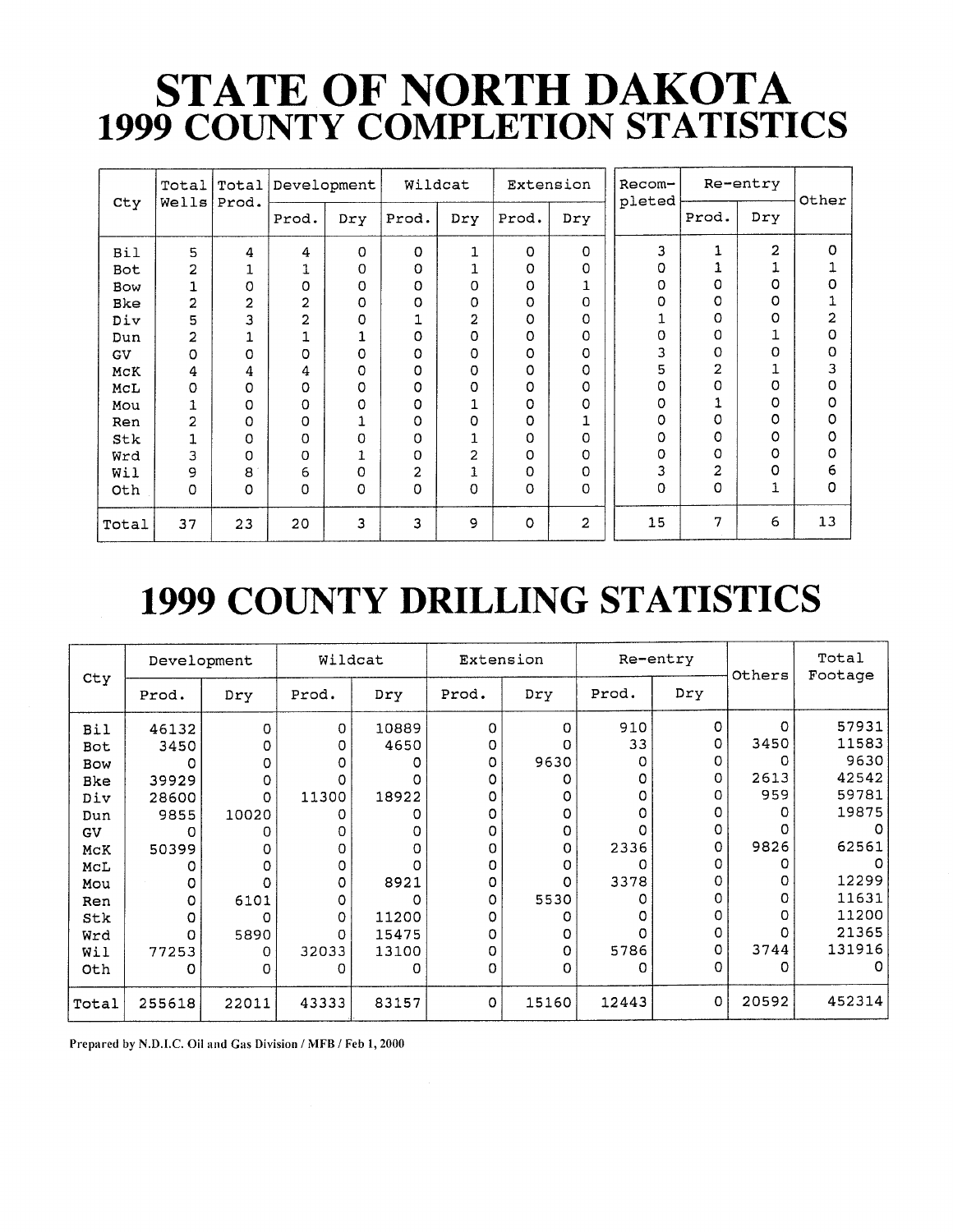### STATE OF NORTH DAKOTA<br>1999 WELL COMPLETION STATISTICS

|            |                | Total Total         | Development    |        | Wildcat |                            |               | Extension      | Recom-<br>pleted | Re-entry            |                | Other  |
|------------|----------------|---------------------|----------------|--------|---------|----------------------------|---------------|----------------|------------------|---------------------|----------------|--------|
| Month      | Wells Prod.    |                     | Prod.          | Dry    | Prod.   | Dry                        | Prod.         | Dry            |                  | Prod.               | Dry            |        |
| Jan<br>Feb | 3<br>4         | 1<br>3              | 1<br>3         | o<br>1 | 0<br>0  | $\overline{a}$<br>$\Omega$ | O<br>O        | 0<br>0         | O                | 1<br>0              | O<br>o         |        |
| Mar        |                |                     |                |        |         |                            |               |                |                  |                     |                |        |
| Apr<br>May | $\overline{2}$ |                     | $\Omega$       | 1      |         | 0                          | $\Omega$      | 0              | 3                | O                   | O<br>o         | 2      |
| Jun<br>Jul | 3              |                     |                | 0<br>0 | O<br>Ω  | 0                          | O<br>$\Omega$ | 1<br>$\Omega$  | 3                | 0<br>$\overline{2}$ | 0              |        |
| Aug<br>Sep | $\overline{2}$ | $\overline{a}$      | 2              | 0<br>0 | 0<br>O  | $\Omega$<br>0              | $\Omega$<br>O | 0<br>0         | O                | $\Omega$<br>O       | 2<br>O         | 0<br>0 |
| Oct<br>Nov | 3<br>14        | $\overline{c}$<br>8 | 2<br>7         | 0<br>┻ | O       | 4                          | Ω<br>0        | 0<br>1         | 5                |                     | $\overline{2}$ | 2<br>4 |
| Dec        | 4              | 3                   | $\overline{2}$ | 0      | 1       |                            | O             | 0              | 0                | 2                   | $\mathbf{1}$   |        |
| Total      | 37             | 23                  | 20             | 3      | 3       | 9                          | $\Omega$      | $\overline{2}$ | 15               | 7                   | 6              | 13     |

#### **1999 DRILLING STATISTICS**

| Month      | Development    |           | Wildcat    |            |        | Extension |           | Re-entry | Others      | Monthly<br>Footage |
|------------|----------------|-----------|------------|------------|--------|-----------|-----------|----------|-------------|--------------------|
|            | Prod.          | Dry       | Prod.      | Dry        | Prod.  | Dry       | Prod.     | Dry      |             |                    |
| Jan<br>Feb | 14096<br>41314 | o<br>6101 | 0<br>0     | 19810<br>ο | 0<br>0 | Ω<br>0    | 0<br>O    | 0<br>0   | 322<br>276  | 34228<br>47691     |
| Mar<br>Apr |                |           |            |            |        |           |           |          |             |                    |
| May<br>Jun | 0<br>20500     | 5890<br>ο | 17569<br>Ω | 0<br>11272 | 0<br>0 | Ω<br>5530 | 0<br>0    | 0<br>0   | 844<br>2613 | 24303<br>39915     |
| Jul        | 9855           | o         |            |            | 0      | O         | 1530      |          |             | 11385              |
| Aug        | 28022          | 0         |            | 0          | o      | o         | 0         | 0        | o           | 28022<br>19429     |
| Sep<br>Oct | 19429<br>34551 | 0<br>0    |            | 11200      | 0<br>0 | O         | O<br>3378 | 0        | 1656        | 50785              |
| Nov        | 67651          | 10020     | 14464      | 32940      | 0      | 9630      | 2336      | 0        | 11431       | 148472             |
| Dec        | 20200          | 0.        | 11300      | 7935       | 0      | 0         | 5199      | 0        | 3450        | 48084              |
| Total      | 255618         | 22011     | 43333      | 83157      | O      | 15160     | 12443     | 0        | 20592       | 452314             |

Prepared by N.D.I.C. Oil and Gas Division / MFB / Feb 1, 2000